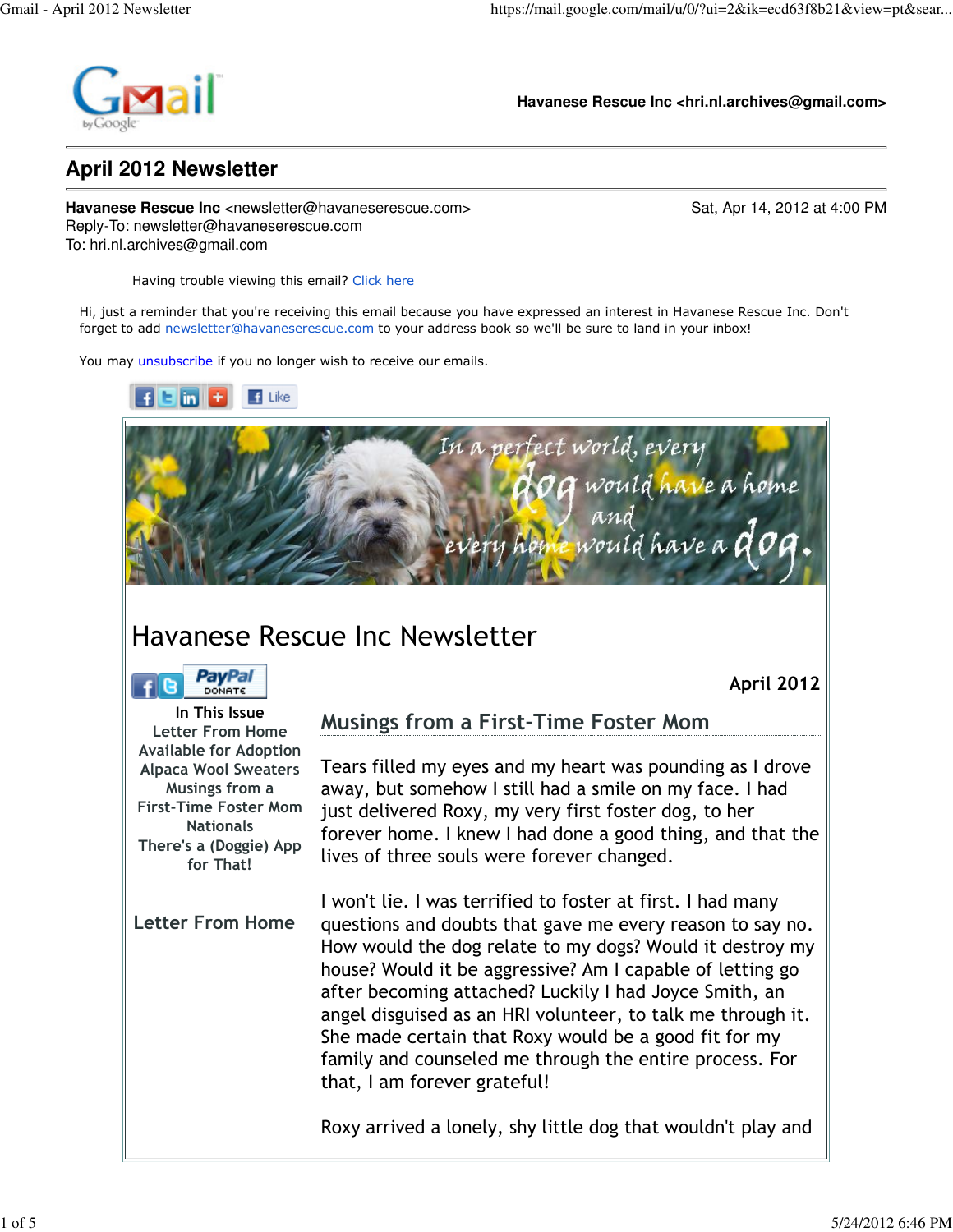

Hello Everyone!

It's me, Rascal. It's been almost a year since I've been with my forever family. I can't believe how the time has flown!

Let me tell you a little bit about my mom and dad. Well, they started out as my foster parents - little did they know I had other plans. I loved my new home so much that I decided to have them adopt me. If you ask me, it was the best decision they've ever made!

I have a little sister, her name is Ellie. She is the best toy sharer. She will go and dump out our toy box and bring me toys she wants to play with. She loves to play tug, and she taught me how. She was a really good teacher, because I win every time!

I also have other brothers and sisters. They have no idea

wouldn't let anyone touch her. Within a few days, she was playing like she'd been part of my family all her life. It took a few weeks, but she eventually let others hold her and learned how to be loved without fear. She was forever changed.



A woman named Marilyn applied to adopt Roxy. She wrote that her husband had recently passed away and that she was looking for a "little buddy" to share her life with. My heart melted. After speaking with Marilyn, I knew instantly that this was a match that was meant to be.

Roxy has been with Marilyn about a month now. Marilyn checks in with me every once in a while to let me know how well they are doing. She tells me that Roxy has brought new life to her home and that Roxy gives her purpose. She says she's most grateful that Roxy gives her a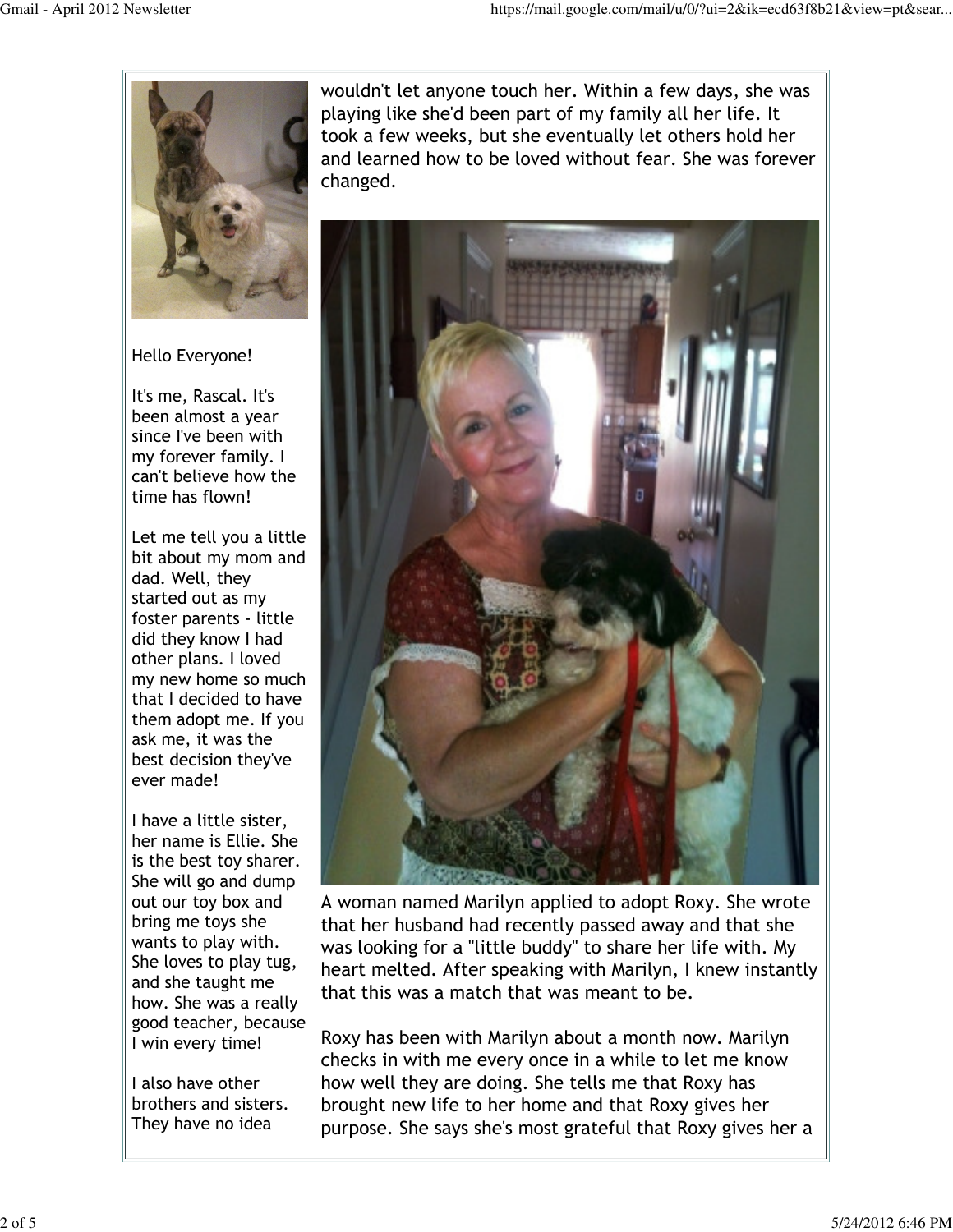how to play. I bark at them, and chase them but all they do is hit me with their paws and yell at me. Mom calls them cats, but let me tell you what I call them - useless! They have the best food ... and they don't even have the sense to finish all of it. I can't let it go to waste, you know, so I clean it up for them. Mom tells me it will give me worms, but if that is what worms taste like, I'm in heaven! I've made good friends with one of these useless cat things. I'll clean his fur and he'll clean mine.

There's this big cage inside that has two toys Mom won't let me play with. They look like squirrels, but someone must have chewed their tails off. Mom calls them guinea pigs. They talk to me, and I try to tell them to come out of the cage and play, but they never listen. I sure would love it if they would ... they smell like they would taste great!

I might be 11, but I'm feeling and acting younger every day. I love my forever home, and I'm so glad I found my mom and dad. I've gotta run, Mom just said the "walk" word. Oh Boy! Thanks for giving this old man a

reason to smile every day and that she has someone to talk to again. Marilyn is forever changed.

I can't believe I helped make that happen. Even though it was hard to let her go, I couldn't help but smile through the tears. It was worth every minute. I'm looking forward to the opportunity to open my heart to foster again. I am forever changed.

Meredith Muller

\*Please consider volunteering to be a foster family. You are needed more than you know.

## **HAVANESE RESCUE INC**

The journey of every dog that comes into our rescue begins with loving arms. a warm bed and full tummy.

After careful emotional and medical evaluations while in foster care, the next step is to find the perfect forever home for every dog, one at a time.! We did just that, 155 times in 2011! Won't you please send an item for our Silent Auction/Raffle on July 12th? Be sure to join us for a complimentary dinner and ioin in the fun of bidding on vour favorite must have item in our **Silent Auction/Drawings!** 

Questions?Contact:Charlene Edwards www.fundraising@havaneserescue.com Ship donation directly to: Lori Brostrom 710 Summit Ave. Apt.1 St. Paul, MN. 55105-651-222-5816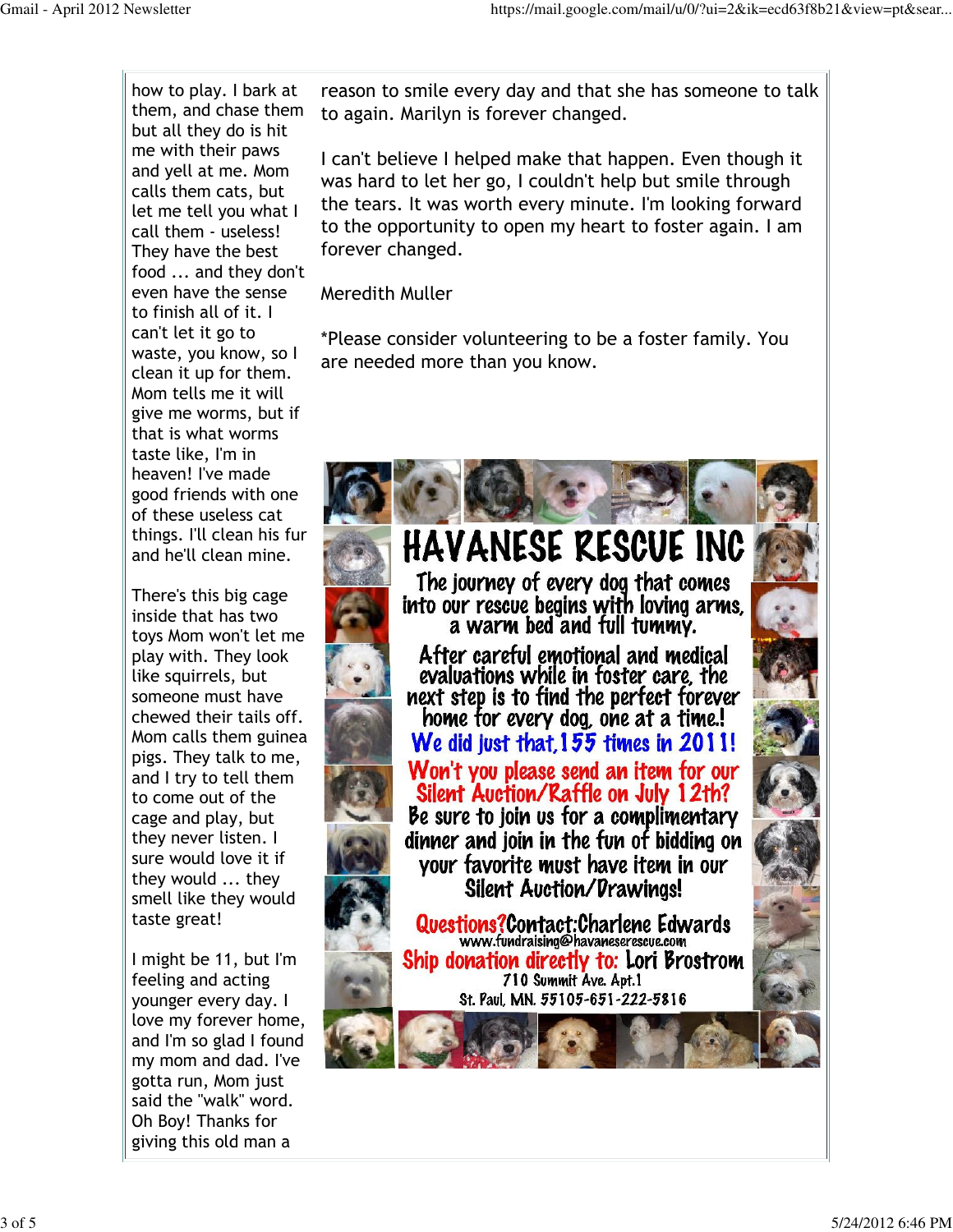